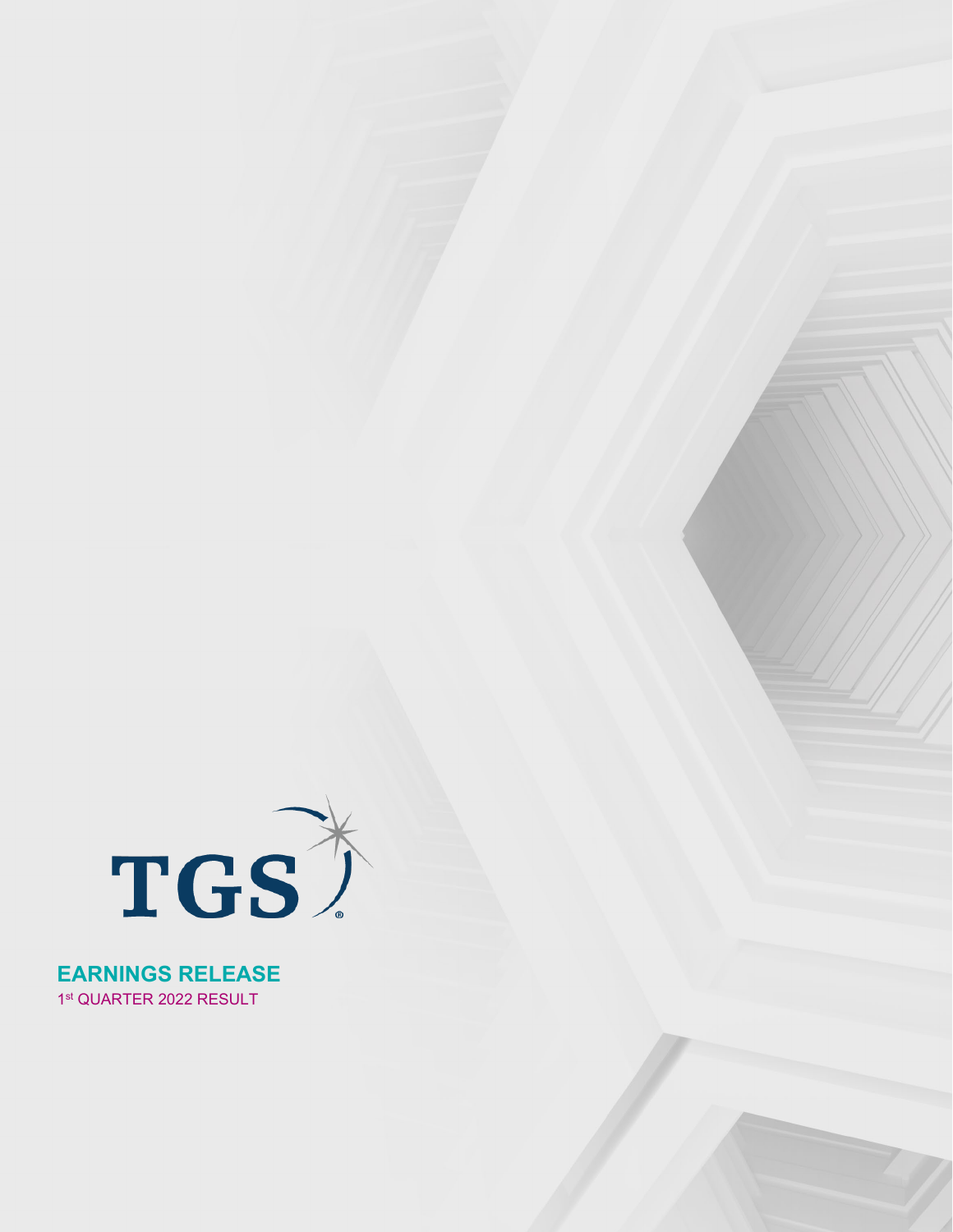# **1st QUARTER 2022 FINANCIAL HIGHLIGHTS**

| (All amounts in USD 1,000 unless specified otherwise) | Q1 2022 | Q1 2021 <sup>1</sup> |
|-------------------------------------------------------|---------|----------------------|
| <b>Operating revenues</b>                             | 132,176 | 142,388              |
| - Early sales                                         | 57,677  | 116,522              |
| - Late sales                                          | 70,455  | 21,870               |
| - Proprietary sales                                   | 4,044   | 3,997                |
| <b>EBITDA</b>                                         | 101,019 | 118,809              |
| <b>Operating profit (EBIT)</b>                        | 33,543  | 25,016               |
| Operating profit margin                               | 25%     | 18%                  |
| Net income                                            | 20,930  | 13,029               |
| EPS (fully diluted) (USD)                             | 0.18    | 0.11                 |
|                                                       |         |                      |
| Organic multi-client investments in new projects      | 44,927  | 38,566               |
| Straight-line Amortization of multi-client library    | 36,356  | 45,350               |
| Accelerated Amortization of multi-client library      | 25,861  | 44,006               |
| Multi-client library net book value                   | 687,578 | 914,755              |
|                                                       |         |                      |
| Free cash flow (after organic MC investments)         | 31,415  | 86,485               |
| Cash balance                                          | 215,485 | 253,531              |
| Return on average capital employed <sup>2</sup>       | $-7%$   | $-11%$               |
| PoC Revenues                                          | 114,367 | 74,836               |
| Contract backlog                                      | 293,323 | 468,204              |
| Contract inflow                                       | 91,120  | 67,677               |

• Strong late sales of USD 70.5 million in Q1 2022 compared to USD 21.9 million in Q1 2021.

- Total revenues of USD 132.2 million down compared to USD 142.4 million in Q1 2021 due to lower point-in-time recognition of early sales
- Improved profitability Operating profit of USD 33.5 million versus USD 25.0 million in Q1 2021, EPS of USD 0.18 versus USD 0.11 in Q1 2021.
- Robust balance sheet net cash of USD 215.5 million on 31 March 2022 (USD 253.5 million on 31 March 2021).
- Continued positive development in contract inflow USD 91.1 million in Q1 2022 compared to USD 67.7 million in Q1 2021

"We are very pleased about our performance in Q1 2022, where we continued to see improvement in the market conditions and customers starting to become more interested in frontier areas. I'm particularly pleased with the strong late sales performance, with more than 200% growth from Q1 2021. With USD 215 million of net cash, a large and diversified energy data library, and a solid digital foundation, TGS is well positioned to benefit from the increased activity level, both in the oil and gas area and in other energy segments. Lastly, I'm pleased about the continued progress shown in the ESG area, as confirmed recently by the inclusion of TGS in the OBX ESG index."

**Kristian Johansen**, CEO of TGS.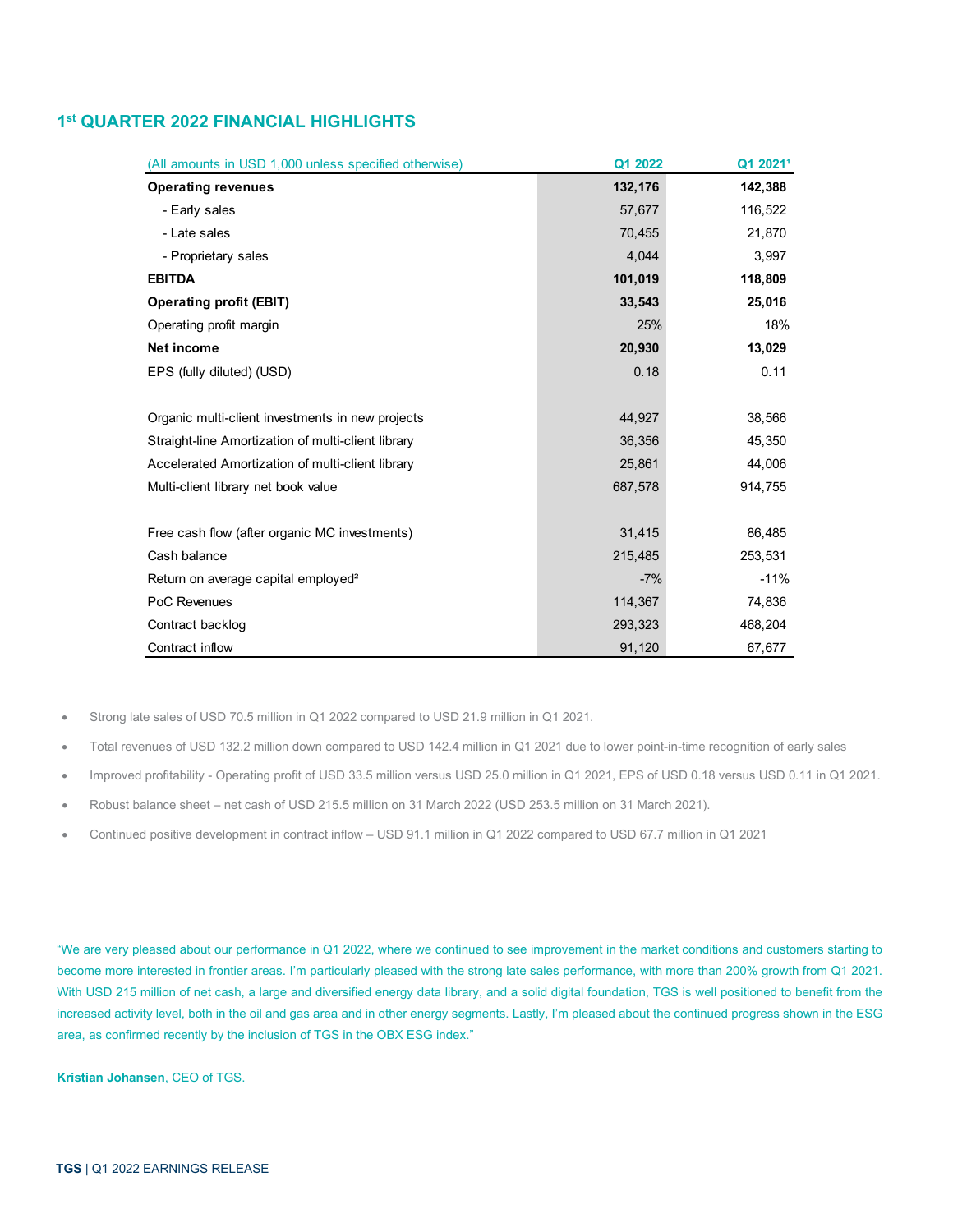## **Operating revenues and operating profit**

Revenues amounted to USD 132.2 million in Q1 2022, a decrease of 7% from USD 142.4 million in Q1 2021. Late sales amounted to USD 70.5 million in Q1 2022 versus USD 21.9 million in Q1 2021, an increase of USD 48.6 million. Early sales decreased to USD 57.7 million in Q1 2022 from USD 116.5 million in Q1 2022, as fewer projects were completed and delivered to customers during the quarter.

Amortization and impairments of the multi-client library amounted to USD 62.2 million in Q1 2022 versus USD 89.4 million in Q1 2021. Of this, straightline amortization was USD 36.4 million and accelerated amortization was USD 25.9 million. In Q1 2021, straight-line amortization was USD 45.4 million, while accelerated amortization was USD 44.0 million.

Personnel costs were USD 17.5 million compared to USD 14.1 million in Q1 2021. The difference is attributable to increased results-based bonus accruals. Other operating expenses amounted to USD 12.4 million compared to USD 8.2 million in Q1 2021. The increase is primarily related to nonrecurring items, such as the write down of withholding tax credits.

Operating profit amounted to USD 33.5 million in Q1 2022 compared to profit of USD 25.0 million in the same quarter of last year.

# **Financial items and profit before tax**

Net financial items for Q1 2022 totaled USD -5.2 million compared to USD -2.2 million in Q1 2021. This includes a provision of USD 2.9 million related to reimbursable costs from a vendor.

Profit before tax was USD 28.3 million in Q1 2022 compared to profit of USD 22.8 million in Q1 2021.

## **Tax and net income**

TGS reports tax charges in accordance with the Accounting Standard IAS 12. Taxes are computed based on the USD value of the appropriate tax provisions according to local tax regulations. The tax charges are influenced not only by local profits, but also by fluctuations in exchange rates between the respective local currencies and USD. This computation makes it difficult to predict tax charges on a quarterly or annual basis.

TGS' corporate income tax rate is a weighted average rate primarily based on the tax rates of Norway (22%), Brazil (34%) and the US (21%).

The tax expense for Q1 2022 was USD 7.4 million (USD 9.8 million in Q1 2021), corresponding to a tax rate of 26% (43% in Q1 2021).

Net income amounted to USD 20.9 million in Q1 2022, compared to USD 13.0 million in Q1 2021. This corresponds to a fully diluted EPS of USD 0.18 versus USD 0.11 in Q1 2021.

## **Balance sheet**

As of 31 March 2022, TGS had a cash balance of USD 215.5 million, an increase of USD 0.2 million from 31 December 2021 (USD 215.3 million).

The net book value of the multi-client library was USD 687.6 million as of 31 March 2022, compared to USD 704.9 million as of 31 December 2021. The decline reflects that straight-line amortization and accelerated amortization booked during the quarter were higher than the investments.

Organic multi-client investments amounted to USD 44.9 million in Q1 2022, 16% higher than the USD 38.6 million invested in Q1 2021.

Total equity as of 31 March 2022 was USD 1,117.6 million, corresponding to 69% of total assets. On 31 December 2021, total equity amounted to USD 1,115.3 million (68% of total assets).

<sup>1)</sup> Q1 2021 figures have been restated. Refer to note 2 and note 9 of the condensed consolidated financial statements for more details.<br><sup>2)</sup> 12 months trailing.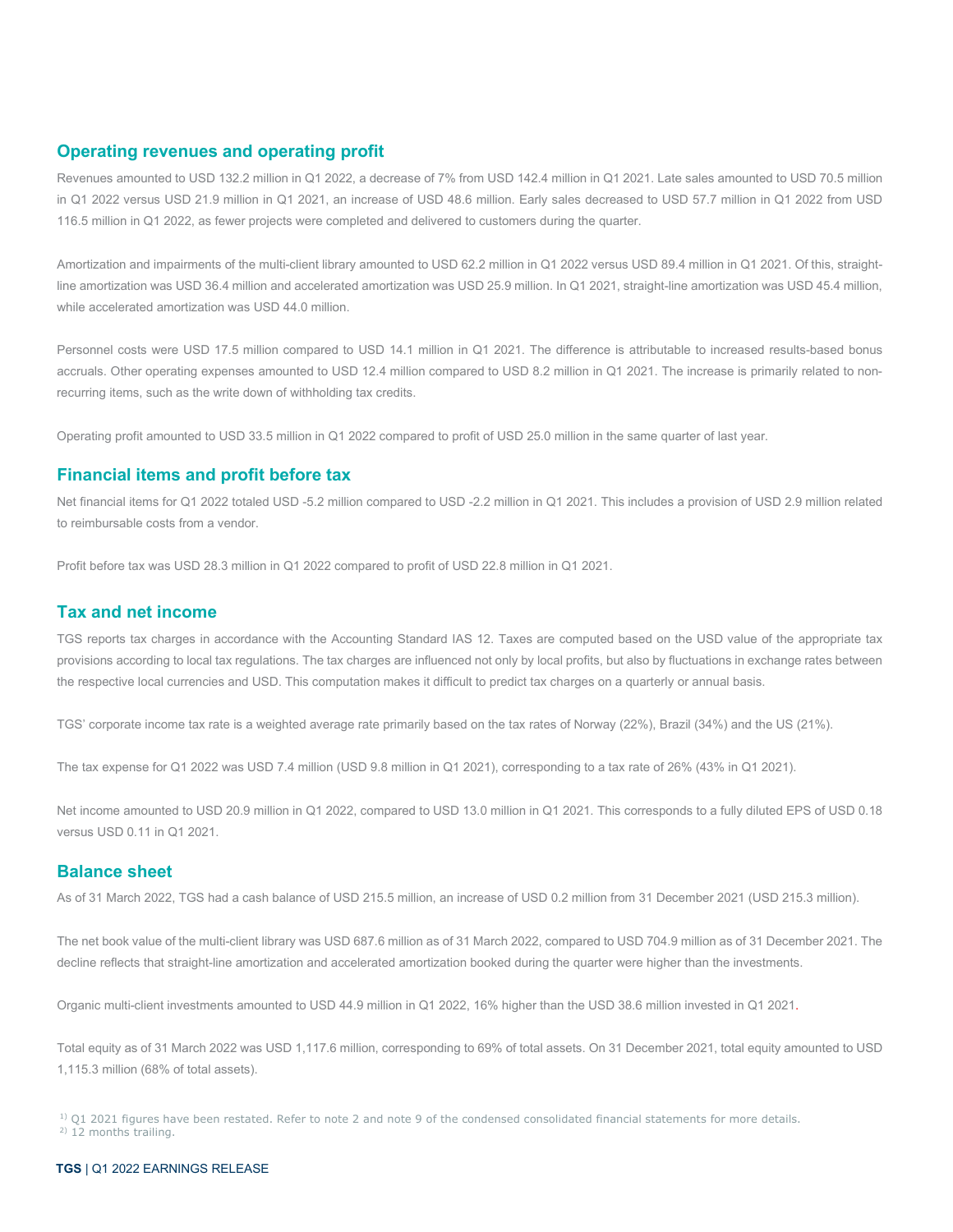## **Cash flow**

Free cash flow (cash flow from operations after organic investments in the multi-client library) was USD 31.4 million for Q1 2022 compared to USD 86.5 million in Q1 2021. Net cash flow from operations for the quarter totaled USD 95.9 million, compared to USD 111.5 million in Q1 2021. Net increase in cash for Q1 2022 was USD 3.2 million (increase of USD 61.0 million in Q1 2021). Cash outflows related to organic investments in the multi-client library were USD 64.5 million, compared to USD 25.1 million in Q1 2021.

# **Revenue Distribution**



*Source: TGS*

## **Dividend and Share Buybacks**

It is the ambition of TGS to pay a cash dividend that is in line with its long-term underlying cash flow. When deciding the dividend amount, the TGS Board of Directors will consider expected cash flow, investment plans, financing requirements and a level of financial flexibility that is appropriate for the TGS business model. In addition to paying a cash dividend, TGS may also buy back own shares as part of its plan to distribute capital to shareholders.

Since 2016, TGS has paid quarterly dividends in accordance with the resolution made by the annual general meeting. The aim will be to keep a stable quarterly dividend through the year, though the actual level paid will be subject to continuous evaluation of the underlying development of TGS and the market.

The Board of Directors has resolved to maintain the dividend at USD 0.14 per share in Q2 2022. The dividend will be paid in the form of NOK 1.36 per share on 2 June 2022. The share will trade ex-dividend on 19 May 2022. In Q1 2022, TGS paid a cash dividend of USD 0.14 per share (NOK 1.24 per share).

The Annual General Meeting on 11 May 2022 renewed the Board of Directors' authorizations to repurchase shares and distribute quarterly dividends on the basis of the 2021 financial statements. The authorizations are valid until the Group's Annual General Meeting in 2023, but no later than 30 June 2023. Any repurchased shares will be held in treasury and, subject to approval by a general meeting, thereafter be canceled. Repurchased shares may also be used, inter alia, to satisfy obligations under incentive programs and/or in connection with small acquisitions. It is expected that shares will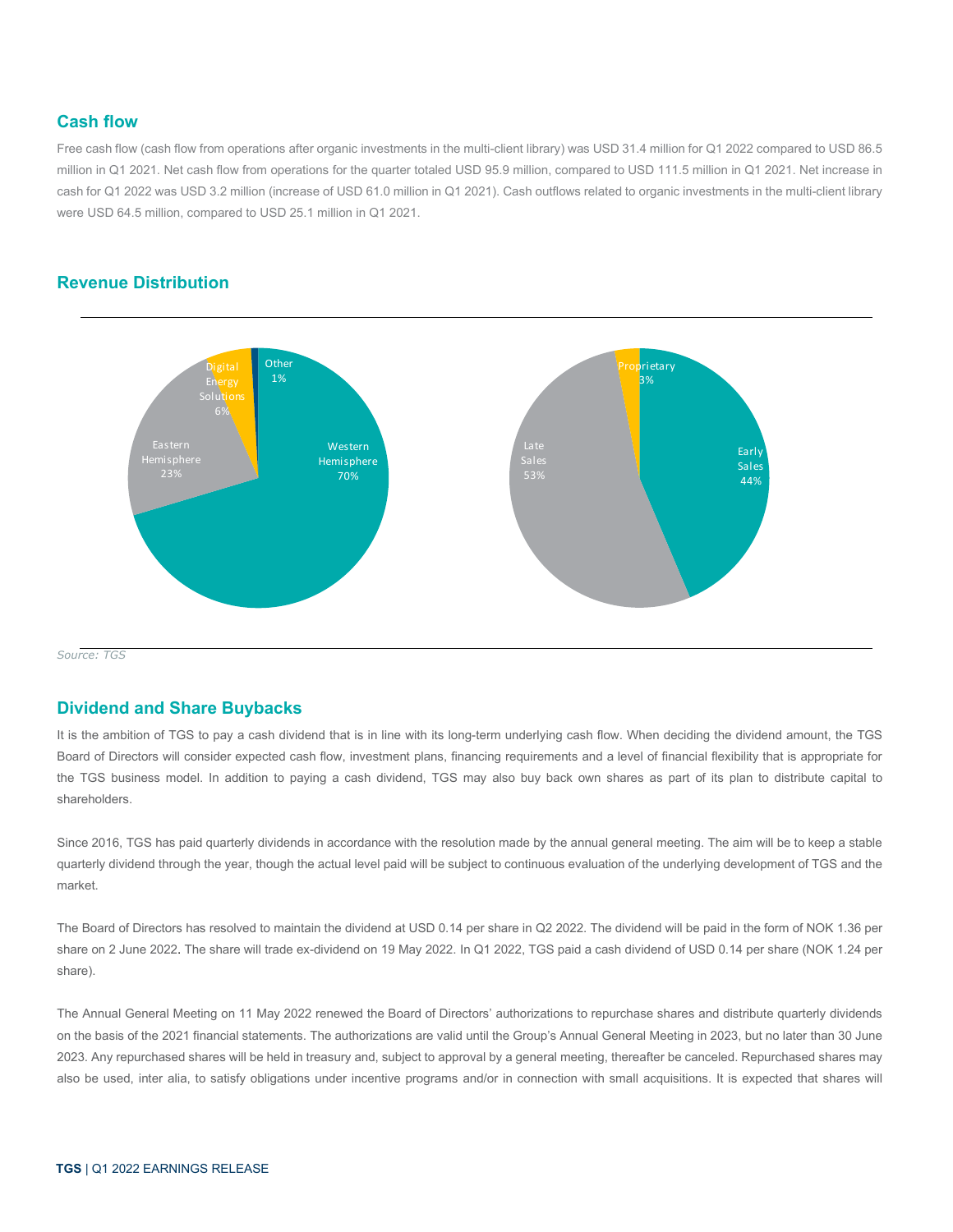primarily be repurchased in the open market on the Oslo Stock Exchange. The share repurchases will be conducted based on the authorization to acquire treasury shares granted at the annual general meeting.

In February 2021, the Board of Directors authorized a share repurchase program of up to USD 20 million. The share repurchase program remained in place until the date of the 2022 annual general meeting (11 May 2022).

In Q1 2022, TGS acquired 218,592 own shares for a total amount of USD 2.7 million under this program. As of 31 March 2022, the total purchase value of shares bought back under the share repurchase program was USD 18.4 million.

## **OPERATIONAL REVIEW**

As expected, contract inflow declined compared to the USD 162.8 million in Q4 2021. With total contract inflow of USD 91.1 million in Q1 2022 (USD 67.7 million in Q1 2021), the contract backlog stood at USD 293.3 million at the end of the quarter (USD 468.2 million at the end of Q1 2021).

Organic multi-client investments amounted to USD 44.9 million in Q1 2022. The largest project in terms of investments in the quarter was the Red Sea 3D project in Egypt, conducted in a joint venture with Schlumberger. The data acquisition activities for the first phase of the project continued throughout the quarter. As announced on 6 April 2022, the project has been extended with a second phase and data acquisition is now expected to be completed during the summer. Final data for the first phase is expected to be delivered in Q4 2022, while the second phase is expected to be completed in mid-2023.

The Sarawak 3D project in Malaysia, conducted in a JV with PGS and Schlumberger, also contributed substantially to investment during the quarter. The data acquisition phase of the project is expected to be completed in Q2 2022, with final data being available towards the end of the year.

The consortium consisting of TGS, CGG and BGP continued to acquire data for the Suriname 3D survey throughout the quarter. The acquisition phase of the project will be completed in Q3 2022, with final data deliveries expected to take place in 2023.

Apart from the three mentioned projects, investments included projects in the processing phase and well data products. The largest project in processing was the Malvinas 3D in Argentina, which is scheduled to be completed around mid-year 2022.

The New Energy Solutions business unit successfully gained its first subscribers to its Carbon AXIOM platform. This solution is explicitly designed as a screening tool for new carbon capture and storage projects in the Southern USA. Further geographical areas of interest will be added as a next phase of development.

In addition, the Wind AXIOM application is in the final stage of deployment and will be commercialized in the coming months. This solution will offer interactive feasibility analysis by aggregating many critical data categories for offshore wind in one place and subsequently enabling comprehensive benchmarking of current and future lease rounds.

## **OUTLOOK**

Following a sharp cut in oil companies' exploration budgets during the initial phase of the COVID pandemic, we are now seeing clear signs of improving conditions in the market for exploration for oil and gas. TGS experienced significant growth in order inflow towards the end of 2021, and so far in 2022, late sales of completed multi-client data increased substantially compared to the same period last year. The improved market conditions are driven by several factors, some of them partly interlinked:

- Higher energy prices
- A longer period of low investments by oil companies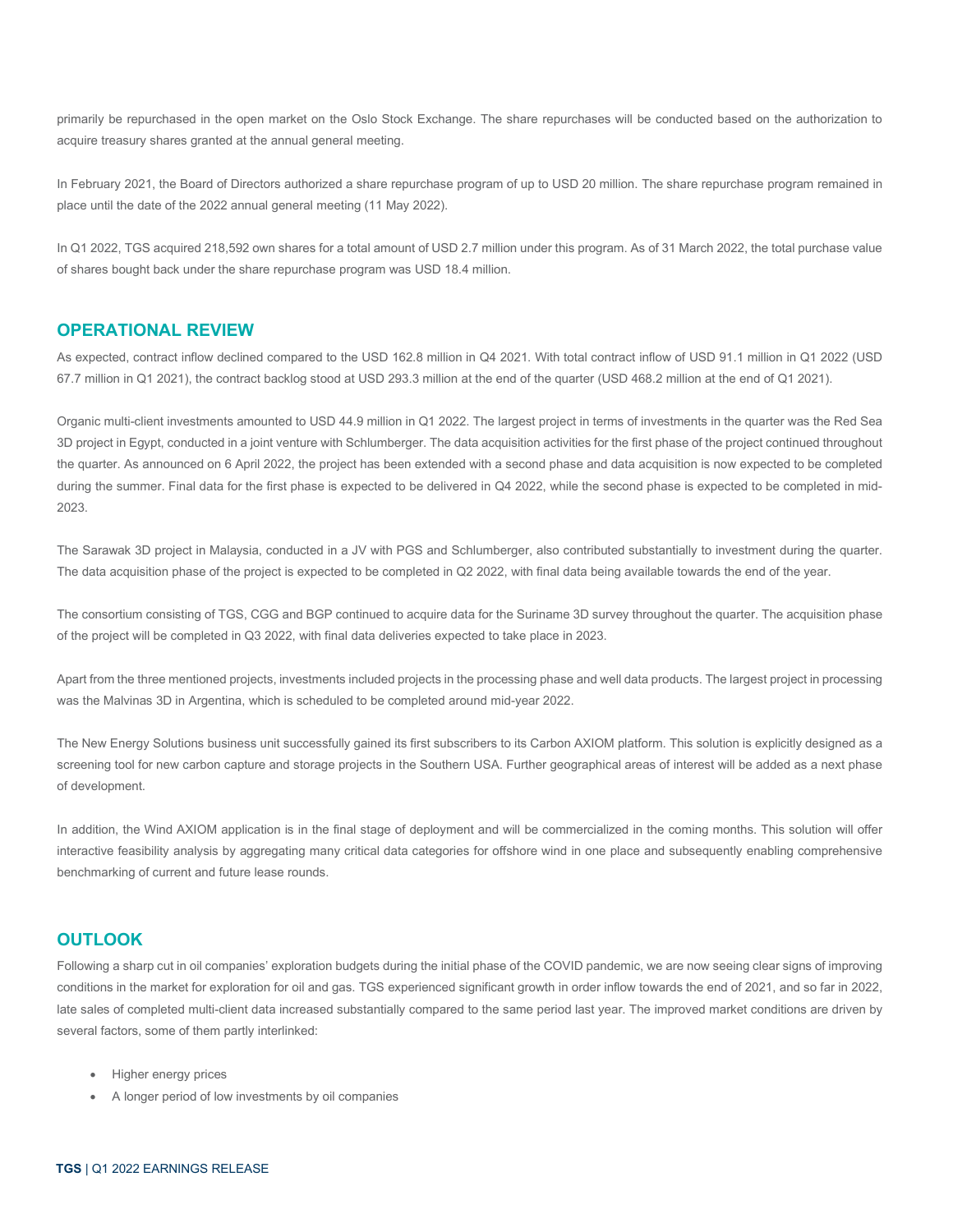- Renewed focus on energy security benefitting all energy sectors
- Recent large discoveries of oil and gas in frontier areas
- Strong cash flow and reduced financial leverage among oil companies

With the world's largest library of multi-client exploration data and a strong balance sheet, TGS remains well positioned to benefit from improvements in market conditions, and the outlook for continued year-over-year growth in late sales has strengthened lately.

The execution of the New Energy Solutions (NES) strategy is progressing as planned. Several products have been successfully launched lately, including the Wind Axiom and the Carbon Axiom, that pair resource assessments with vital market intelligence information. Furthermore, 4C Offshore, acquired by TGS in May 2021, is continuing to perform above expectations, with sustained strong sales growth.

Financial guidance for 2022 is reiterated as follows:

- Multi-client investments of approximately USD 200 million, with customers' pre-commitments at a higher level than in 2021
- Continued outperformance on cash flow and ROACE
- Industry-leading distribution to shareholders

**Oslo, 11 May 2022**

The Board of Directors of TGS ASA

# **ABOUT TGS**

TGS provides scientific data and intelligence to companies active in the energy sector. In addition to a global, extensive and diverse energy data library, TGS offers specialized services such as advanced processing and analytics alongside cloud-based data applications and solutions.

TGS ASA is listed on the Oslo Stock Exchange (OSLO:TGS).

TGS sponsored American Depositary Shares trade on the U.S. over-the-counter market under the symbol "TGSGY". Website: www.tgs.com

## **CONTACT FOR ADDITIONAL INFORMATION**

## **Sven Børre Larsen**, Chief Financial Officer tel. +47 90 94 36 73

\*\*\*\*\*\*\*\*\*\*\*\*\*\*\*\*\*\*\*\*\*\*\*\*\*\*\*\*\*\*\*\*\*\*\*\*\*\*\*\*\*\*\*\*\*\*\*\*\*\*\*\*\*\*\*\*\*\*\*\*\*\*\*\*\*\*\*\*\*\*\*\*\*\*\*\*\*\*\*\*\*\*\*\*\*\*\*\*\*\*\*\*\*\*\*\*\*\*\*\*\*\*\*\*\*\*\*\*\*\*\*\*\*\*\*\*\*\*\*\*\*\*\*\*\*\*\*\*\*\*\*\*\*\*\*\*\*\*\*\*\*\*\*\*\*\*\*\*\*\*

All statements in this earnings release other than statements of historical facts are forward-looking statements, which are subject to a number of risks, uncertainties and assumptions that are difficult to predict, and are based upon assumptions as to future events that may not prove accurate. These factors include TGS' reliance on a cyclical industry and principal customers, TGS' ability to continue to expand markets for licensing of data, and TGS' ability to acquire and process data products at costs commensurate with profitability. Actual results may differ materially from those expected or projected in the forward-looking statements. TGS undertakes no responsibility or obligation to update or alter forward-looking statements. \*\*\*\*\*\*\*\*\*\*\*\*\*\*\*\*\*\*\*\*\*\*\*\*\*\*\*\*\*\*\*\*\*\*\*\*\*\*\*\*\*\*\*\*\*\*\*\*\*\*\*\*\*\*\*\*\*\*\*\*\*\*\*\*\*\*\*\*\*\*\*\*\*\*\*\*\*\*\*\*\*\*\*\*\*\*\*\*\*\*\*\*\*\*\*\*\*\*\*\*\*\*\*\*\*\*\*\*\*\*\*\*\*\*\*\*\*\*\*\*\*\*\*\*\*\*\*\*\*\*\*\*\*\*\*\*\*\*\*\*\*\*\*\*\*\*\*\*\*\*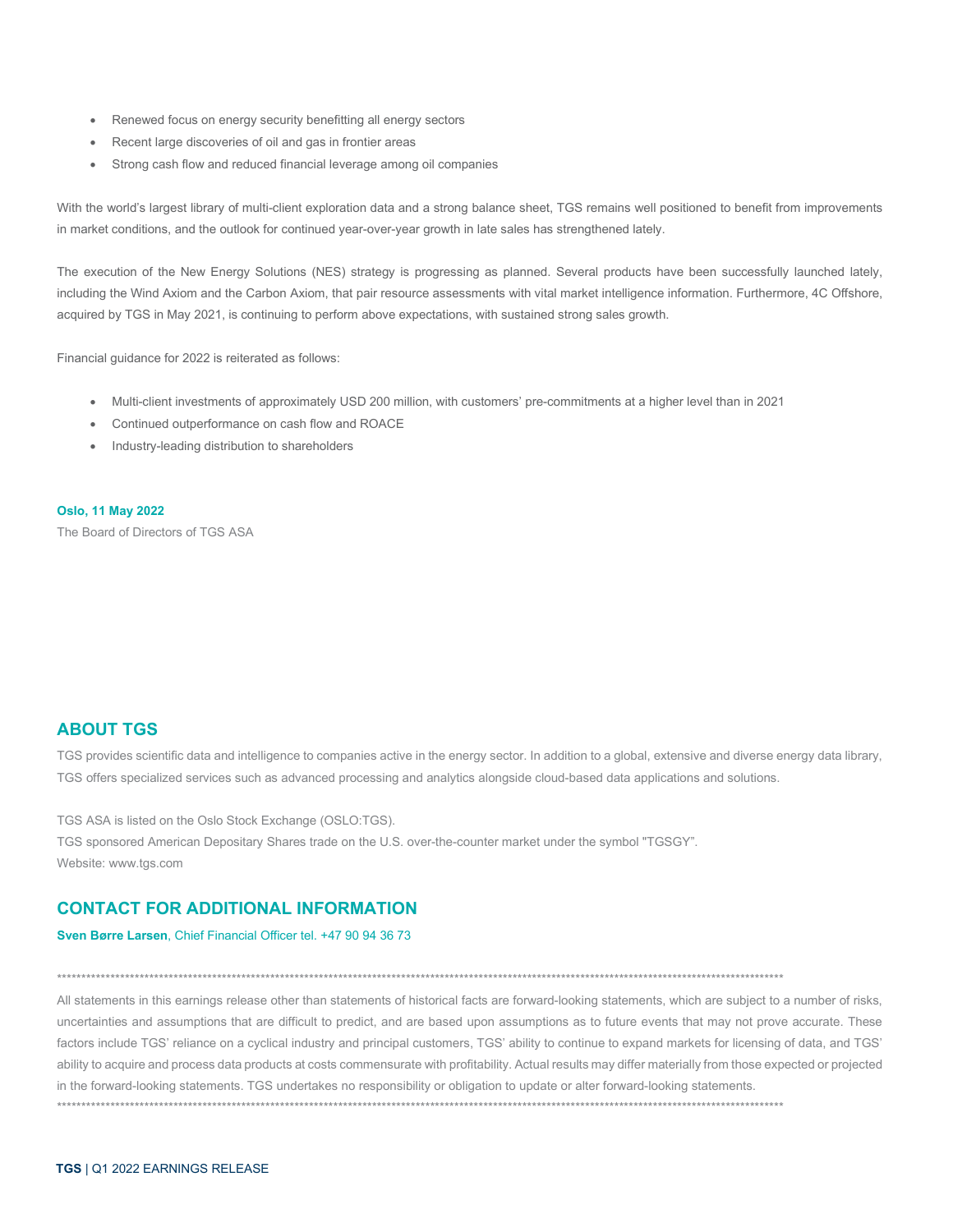# **CONDENSED CONSOLIDATED STATEMENT OF PROFIT OR LOSS AND OTHER COMPREHENSIVE INCOME**

|                                                                 | <b>Note</b> | Q1 2022  | Q1 2021               |
|-----------------------------------------------------------------|-------------|----------|-----------------------|
| (All amounts in USD 1,000s unless noted otherwise)              |             |          | Restated <sup>1</sup> |
|                                                                 |             |          |                       |
| <b>Revenue</b>                                                  | 4           | 132,176  | 142,388               |
| Cost of goods sold - proprietary and other                      |             | 1,232    | 1,294                 |
| Straight-line amortization of the multi-client library          | 4,5         | 36,356   | 45,350                |
| Accelerated amortization/impairment of the multi-client library | 4,5,6       | 25,861   | 44,006                |
| Personnel costs                                                 |             | 17,546   | 14,051                |
| Other operating expenses                                        | 4           | 12,378   | 8,234                 |
| Depreciation, amortization and impairment                       |             | 5,259    | 4,438                 |
| <b>Total operating expenses</b>                                 |             | 98,634   | 117,373               |
| Operating profit/(loss)                                         | 4           | 33,543   | 25,016                |
|                                                                 |             |          |                       |
| <b>Financial income</b>                                         |             | 1,499    | 13                    |
| Financial expenses                                              |             | $-3,695$ | $-940$                |
| Net exchange gains/(losses)                                     |             | $-3,052$ | $-1,299$              |
| <b>Net financial items</b>                                      |             | $-5,248$ | $-2,226$              |
| Profit/(loss) before taxes                                      |             | 28,294   | 22,790                |
| Taxes                                                           |             | 7,364    | 9,761                 |
| <b>Net Income</b>                                               |             | 20,930   | 13,029                |
| Earnings per share (USD)                                        |             | 0.18     | 0.11                  |
|                                                                 |             |          |                       |
| Earnings per share, diluted (USD)                               |             | 0.18     | 0.11                  |
| Other comprehensive income:                                     |             |          |                       |
| Exchange differences on translation of foreign operations       |             | $-93$    |                       |
| Total comprehensive income for the period                       |             | 20,838   | 13,029                |

<sup>1)</sup> Q1 2021 figures are restated. Refer to note 2 and note 9 of the condensed consolidated financial statements for more details.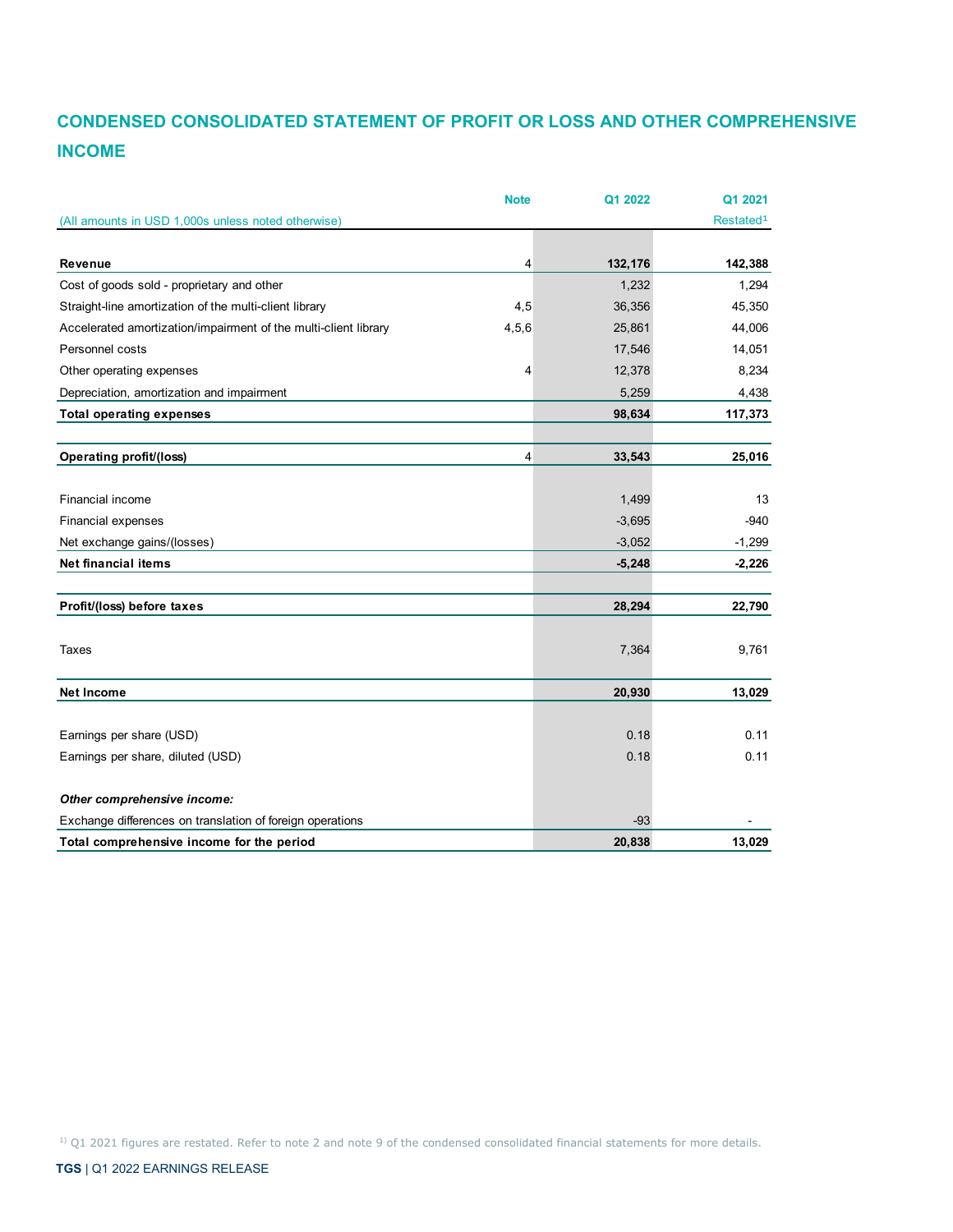# **CONDENSED CONSOLIDATED FINANCIAL POSITION**

|                                                              | <b>Note</b> | 31-Mar-22 | 31-Mar-21             | 31-Dec-21 |
|--------------------------------------------------------------|-------------|-----------|-----------------------|-----------|
| (All amounts in USD 1,000s unless noted otherwise)           |             |           | Restated <sup>1</sup> |           |
| Goodwill                                                     | 6           | 303,964   | 288,377               | 303,964   |
| Intangible assets: Multi-client library                      | 5.6         | 687,578   | 914,755               | 704,868   |
| Other intangible assets                                      |             | 27,077    | 17,615                | 25,477    |
| Deferred tax assets                                          |             | 89,298    | 76,254                | 95,888    |
| Buildings, machinery and equipment                           |             | 17,849    | 24,912                | 19,519    |
| Right-of-use-asset                                           | 6           | 33,477    | 44,557                | 35,770    |
| Sub-lease asset                                              |             | 1,107     | 1,708                 | 1,258     |
| Other non-current assets                                     |             | 9,262     | 15,716                | 7,791     |
| <b>Total non-current assets</b>                              |             | 1,169,611 | 1,383,893             | 1,194,533 |
|                                                              |             |           |                       |           |
| Accounts receivable                                          | 6           | 102,269   | 48,675                | 113,513   |
| Accrued revenues                                             |             | 49,606    | 111,474               | 32,551    |
| Other receivables                                            |             | 74,729    | 88,328                | 73,901    |
| Cash and cash equivalents                                    |             | 215,485   | 253,531               | 215,329   |
| <b>Total current assets</b>                                  |             | 442,088   | 502,007               | 435,294   |
| <b>Total assets</b>                                          |             | 1,611,699 | 1,885,900             | 1,629,827 |
|                                                              |             |           |                       |           |
| Share capital                                                |             | 4,086     | 4,082                 | 4,086     |
| Other equity                                                 |             | 1,113,484 | 1,260,339             | 1,111,242 |
| <b>Total equity</b>                                          |             | 1,117,570 | 1,264,421             | 1,115,328 |
|                                                              |             |           |                       |           |
| Other non-current liabilities                                |             | 2,686     | 781                   | 2,706     |
| Lease liability                                              |             | 28,626    | 41,372                | 33,022    |
| Deferred tax liability                                       |             | 32,058    | 33,661                | 32,059    |
| <b>Total non-current liabilities</b>                         |             | 63,370    | 75,813                | 67,787    |
|                                                              |             |           |                       |           |
| Accounts payable and debt to partners                        |             | 50,160    | 44,683                | 71,669    |
| Taxes payable, withheld payroll tax, Social Security and VAT |             | 80,555    | 36,040                | 77,941    |
| Lease liability                                              |             | 11,927    | 13,917                | 10,782    |
| Deferred revenue                                             |             | 234,649   | 363,886               | 238,169   |
| Other current liabilities                                    |             | 53,469    | 87,140                | 48,151    |
| <b>Total current liabilities</b>                             |             | 430,759   | 545,666               | 446,712   |
| <b>Total liabilities</b>                                     |             | 494,129   | 621,479               | 514,499   |
| <b>Total equity and liabilities</b>                          |             | 1.611.699 | 1,885,900             | 1,629,827 |

<sup>1)</sup> 31 March 2021 and 31 December 2021 balances are restated. Refer to note 2 and note 9 of the condensed consolidated financial statements for more details.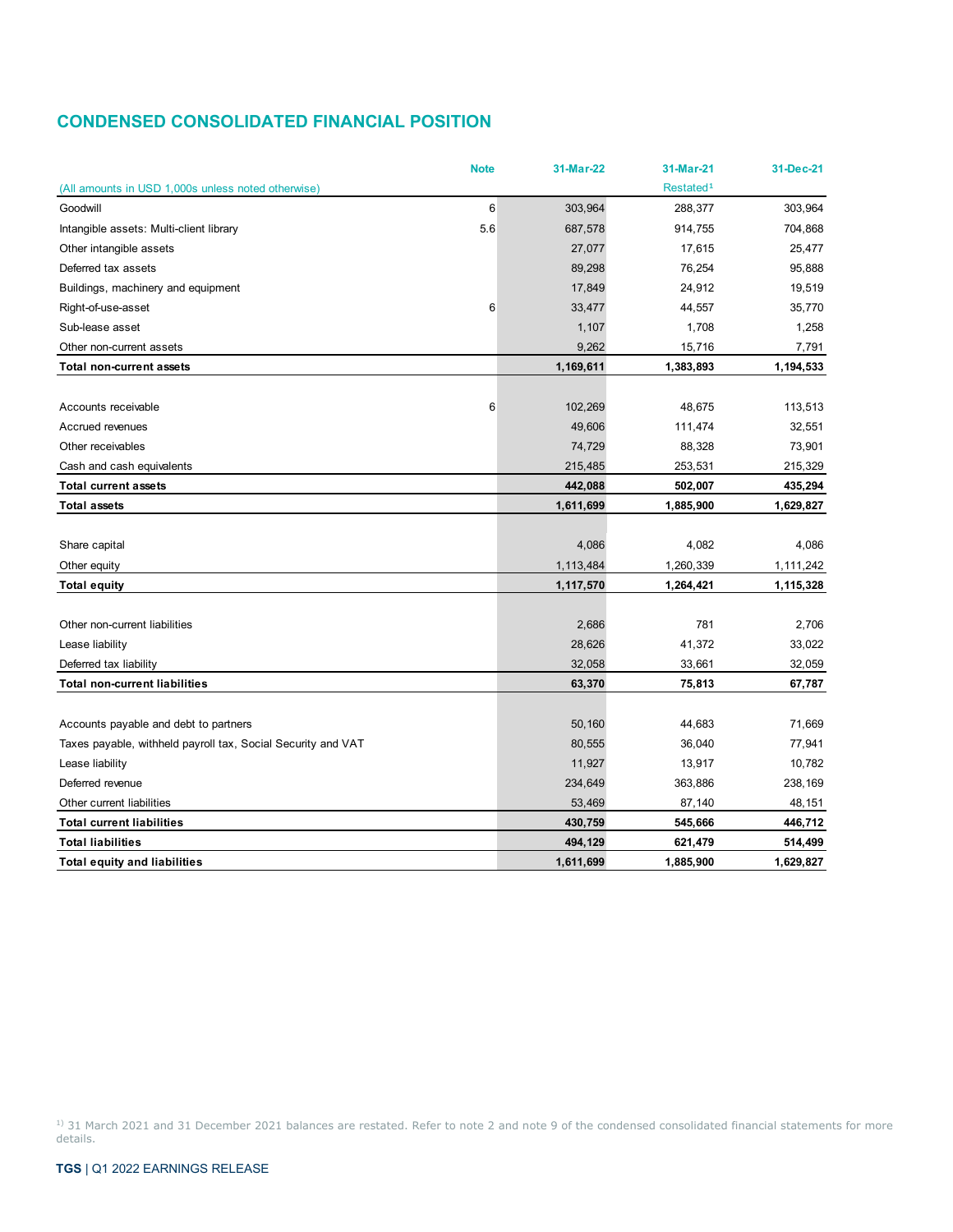# **CONDENSED CONSOLIDATED STATEMENT OF CHANGES IN EQUITY**

# **For the three months ending March 31, 2022**

|                                                  |                          |                          |                          | <b>Other</b>             | <b>Currency</b>          |                          |               |
|--------------------------------------------------|--------------------------|--------------------------|--------------------------|--------------------------|--------------------------|--------------------------|---------------|
|                                                  | <b>Share</b>             | <b>Treasury</b>          | <b>Share</b>             | Paid-In                  | <b>Translation</b>       | <b>Retained</b>          | <b>Total</b>  |
| (All amounts in USD 1.000s)                      | <b>Capital</b>           | <b>Shares</b>            | <b>Premium</b>           | <b>Capital</b>           | <b>Reserve</b>           | <b>Earnings</b>          | <b>Equity</b> |
| Opening balance 1 January 2021                   | 4.086                    | -38                      | 416.878                  | 45.248                   | $-22,233$                | 671,387                  | 1,115,328     |
| Net income                                       | $\overline{\phantom{a}}$ | $\overline{\phantom{0}}$ | $\overline{\phantom{a}}$ | $\overline{\phantom{0}}$ | $\overline{\phantom{a}}$ | 20,930                   | 20,930        |
| <b>Translation Effect</b>                        |                          |                          |                          |                          | -93                      | $\overline{\phantom{a}}$ | $-93$         |
| Total comprehensive income                       | -                        | ۰                        |                          |                          | -93                      | 20,930                   | 20,838        |
| Purchase of own shares                           |                          | $-6$                     |                          |                          | $\overline{\phantom{a}}$ | $-2,662$                 | $-2,669$      |
| Cost of equity-settled long term incentive plans |                          | -                        |                          |                          | $\overline{\phantom{a}}$ | 328                      | 328           |
| <b>Dividends</b>                                 |                          | -                        |                          |                          | $\overline{\phantom{a}}$ | $-16,255$                | $-16,255$     |
| Closing balance as of 31 March 2022              | 4.086                    | $-44$                    | 416.878                  | 45.248                   | $-22.326$                | 673.728                  | 1,117,570     |

# **For the three months ending March 31, 2021**

|                                                  |                          |                          |                          | <b>Other</b>             | <b>Currency</b>          |                       |               |
|--------------------------------------------------|--------------------------|--------------------------|--------------------------|--------------------------|--------------------------|-----------------------|---------------|
|                                                  | <b>Share</b>             | <b>Treasury</b>          | <b>Share</b>             | Paid-In                  | <b>Translation</b>       | <b>Retained</b>       | <b>Total</b>  |
| (All amounts in USD 1,000s)                      | Capital                  | <b>Shares</b>            | <b>Premium</b>           | Capital                  | <b>Reserve</b>           | Earnings <sup>1</sup> | <b>Equity</b> |
| Opening balance 1 January 2021                   | 4.082                    | -2                       | 416.878                  | 45.248                   | $-22,233$                | 824,683               | 1,268,657     |
| Net income                                       |                          |                          |                          |                          | $\blacksquare$           | 13,029                | 13,029        |
| Total comprehensive income                       | $\overline{\phantom{0}}$ | $\overline{\phantom{a}}$ | $\overline{\phantom{0}}$ | $\overline{\phantom{a}}$ | $\blacksquare$           | 13.029                | 13,029        |
| Purchase of own shares                           |                          | -5                       | $\overline{\phantom{0}}$ |                          | $\blacksquare$           | $-2.697$              | $-2,702$      |
| Cost of equity-settled long term incentive plans |                          | $\overline{\phantom{a}}$ | -                        |                          | $\overline{\phantom{a}}$ | 1.846                 | 1,846         |
| <b>Dividends</b>                                 |                          |                          |                          |                          |                          | $-16,411$             | $-16,411$     |
| Closing balance as of 31 March 2021              | 4.082                    |                          | 416,878                  | 45.248                   | $-22,233$                | 820,450               | 1,264,421     |

<sup>1)</sup> The opening balance 1 January 2021 and net income for Q1 2021 have been restated. Refer to note 2 and note 9 of the condensed consolidated financial statements for more details.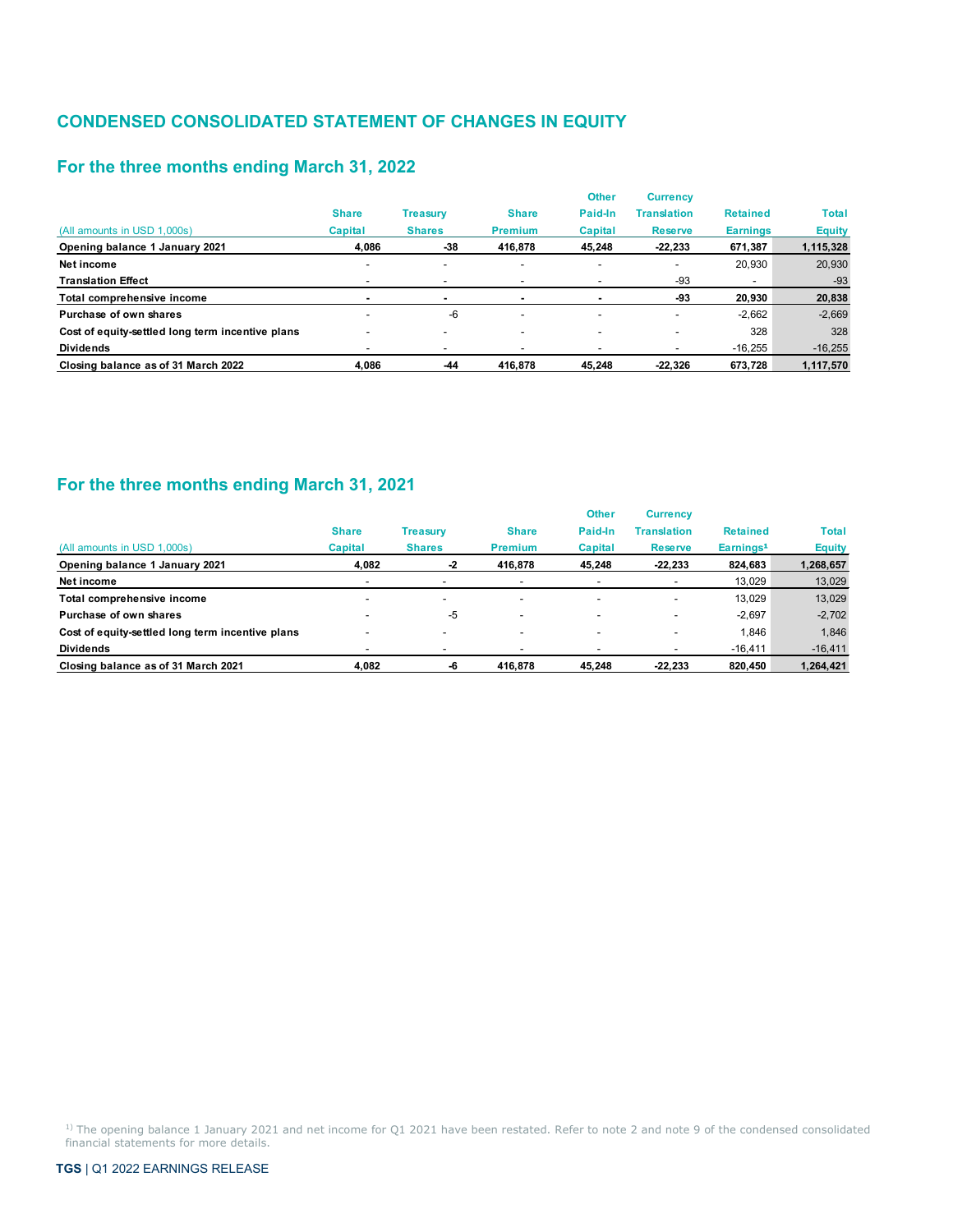# **CONDENSED CONSOLIDATED STATEMENT OF CASH FLOW**

|                                                      | <b>Note</b> | Q1 2022   | Q1 2021               |
|------------------------------------------------------|-------------|-----------|-----------------------|
| (All amounts in USD 1,000s unless noted otherwise)   |             |           | Restated <sup>1</sup> |
|                                                      |             |           |                       |
| Cash flow from operating activities:                 |             |           |                       |
| Profit before taxes                                  |             | 28,294    | 22,790                |
| Depreciation/amortization/impairment                 |             | 67,626    | 93,794                |
| Changes in accounts receivables and accrued revenues |             | $-8,711$  | 117,335               |
| Changes in other receivables                         |             | 5,492     | $-584$                |
| Changes in other balance sheet items                 |             | 5,624     | $-117,469$            |
| Paid taxes                                           |             | $-2.459$  | $-4,328$              |
| Net cash flow from operating activities              |             | 95,866    | 111,538               |
|                                                      |             |           |                       |
| Cash flow from investing activities:                 |             |           |                       |
| Investments in tangible and intangible assets        |             | $-5,361$  | $-372$                |
| Investments in multi-client library                  |             | $-64,451$ | $-25,053$             |
| Interest received                                    |             | 124       | 13                    |
| Net cash flow from investing activities              |             | $-69,688$ | $-25,412$             |
|                                                      |             |           |                       |
| Cash flow from financing activites:                  |             |           |                       |
| Net change in short term loans                       |             |           | $-2,500$              |
| Interest paid                                        |             | $-795$    | $-925$                |
| Dividend payments                                    | 3           | $-16,255$ | $-16,411$             |
| Repayment of lease liabilities                       |             | $-3251$   | $-2,595$              |
| Purchase of own shares                               | 3           | $-2,669$  | $-2,702$              |
| Net cash flow from financing activites               |             | $-22,970$ | $-25, 133$            |
|                                                      |             |           |                       |
| Net change in cash and cash equivalents              |             | 3,208     | 60,993                |
| Cash and cash equivalents at the beginning of period |             | 215,329   | 195,716               |
| Net unrealized currency gains/(losses)               |             | $-3,052$  | $-3,178$              |
| Cash and cash equivalents at the end of period       |             | 215,485   | 253,531               |

1) Q1 2021 figures are restated. Refer to note 2 and note 9 of the condensed consolidated financial statements for more details.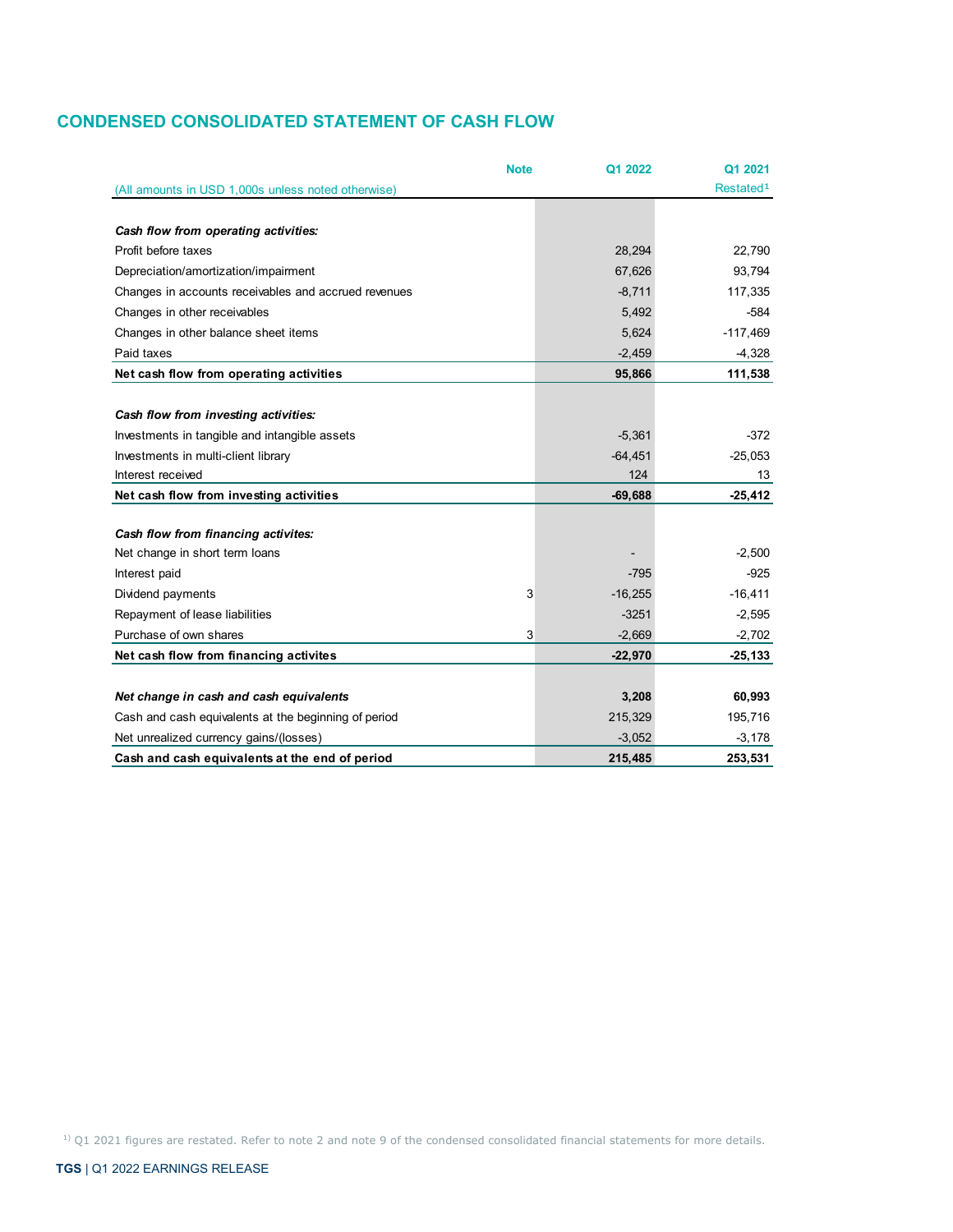# **NOTES TO THE CONDENSED CONSOLIDATED FINANCIAL STATEMENTS**

## **Note 1 General information**

TGS ASA is a public limited company listed on the Oslo Stock Exchange. The address of its registered office is Askekroken 11, 0277 Oslo, Norway. References to TGS or the Group include TGS ASA and its subsidiaries, unless the context requires otherwise.

#### **Note 2 Basis for Preparation**

The condensed consolidated financial statements of TGS have been prepared in accordance with International Financial Reporting Standards (IFRS) IAS 34 Financial Reporting as approved by EU and additional requirements in the Norwegian Securities Trading Act. The condensed consolidated financial statements do not include all the information and disclosures required in the annual financial statements and should be read in conjunction with TGS' Annual Report for 2021, which is available at www.tgs.com.

The condensed consolidated cash flow statement of operational cash flow was previous presented both as direct and indirect method. As of Q1 2022, the cash flow statement is compiled using only the indirect method.

The same accounting policies and methods of computation are followed in the condensed consolidated financial statements as compared with the annual financial statements for 2021.

In this condensed consolidated financial statement, Q1 2021 figures have been restated. The changes are included in Note 28 in TGS' Annual Report for 2021, which is available at www.tgs.com. The restatements that affected Q1 2021 are visible in note 9 in this condensed consolidated financial statement.

### **Note 3 Share Capital and Equity**

| <b>Ordinary shares</b> | <b>Number of shares</b> |
|------------------------|-------------------------|
| 1 January 2022         | 117,441,118             |
| Net change in period   |                         |
| 31 March 2022          | 117,441,118             |
|                        |                         |
| <b>Treasury shares</b> | <b>Number of shares</b> |
| 1 January 2022         | 1,334,261               |
| Net change in period   | 218,592                 |
| 31 March 2022          | 1,552,853               |

In Q1 2021, the Board resolved to launch a USD 20 million share buyback program expiring at the 2022 Annual General Meeting. The program was based on the authorization by the 2020 Annual General Meeting, which was renewed by the 2021 Annual General Meeting on 11 May 2021. As of 31 March 2022, the total purchase price of shares bought back is USD 18.4 million.

The net change in treasury shares during Q1 2022 comprises the repurchase of 218,592 own shares.

The Annual General Meeting on 11 May 2022 renewed the Board of Directors' authorizations to repurchase shares and distribute quarterly dividends on the basis of the 2021 financial statements. The authorizations are valid until Annual General Meeting in 2023, but no later than 30 June 2023.

The Board of Directors has resolved to maintain the dividend at USD 0.14 per share in Q2 2022. The dividend will be paid in the form of NOK 1.36 per share on 2 June 2022. The share will trade ex-dividend on 19 May 2022.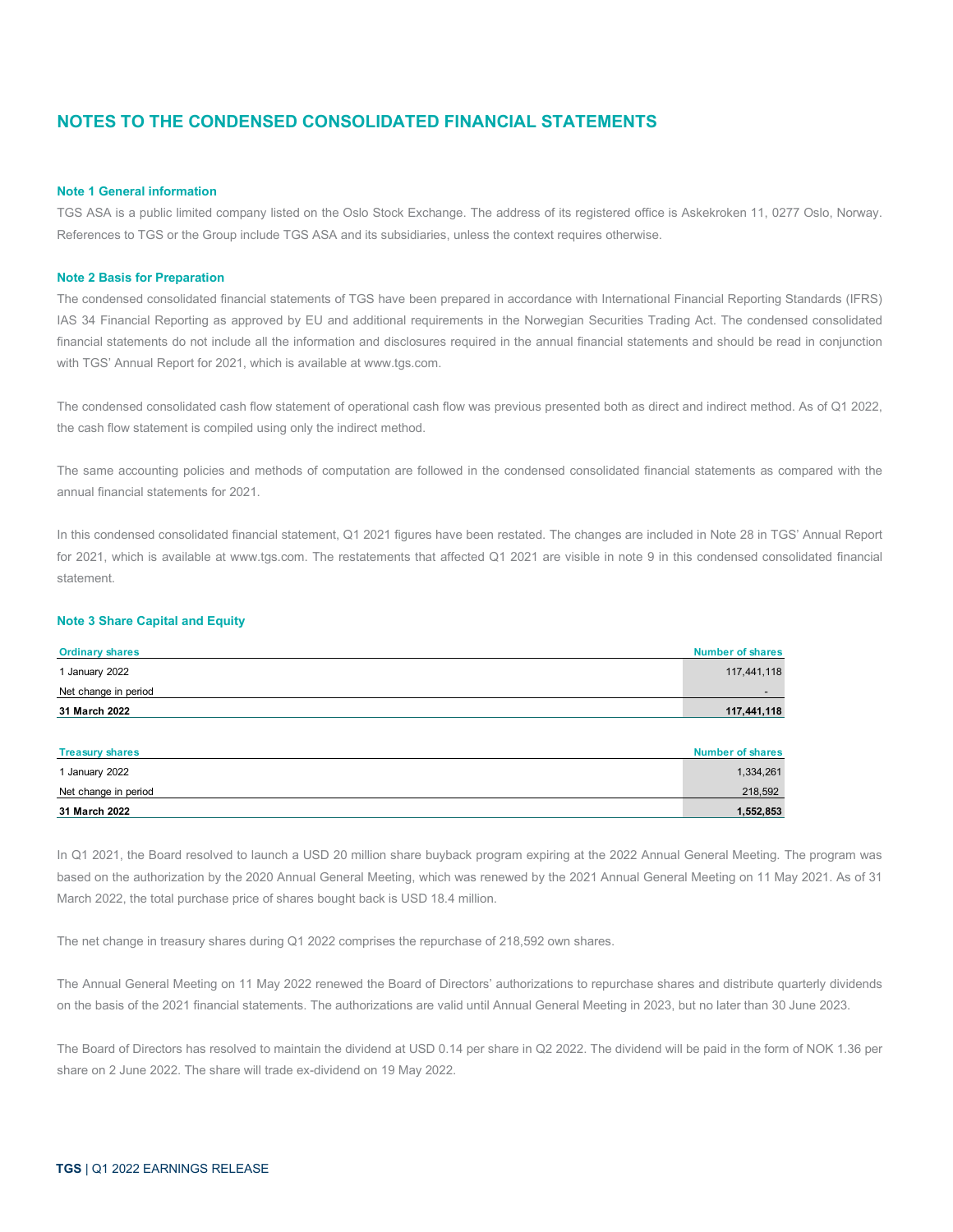In Q1 2022, TGS paid a cash dividend of USD 0.14 per share (NOK 1.24 per share).

| Largest Shareholders as of 31 March 2022 | <b>Country</b>       | <b>Account type</b> | No. of shares | <b>Share</b> |
|------------------------------------------|----------------------|---------------------|---------------|--------------|
| 1. The Northern Trust Comp.              | United Kingdom       | Nominee             | 10,814,740    | 9.2%         |
| 2. Folketrygdfondet                      | Sweden               |                     | 9,566,486     | 8.1%         |
| 3. The Bank of New York Mellon           | Belgium              | Nominee             | 8,507,076     | 7.2%         |
| 4. State Street Bank and Trust Comp.     | <b>United States</b> | Nominee             | 4,864,029     | 4.1 %        |
| 5. Brown Brothers Harriman (Lux.) SCA    | Luxembourg           | Nominee             | 3,642,918     | 3.1%         |
| 6. Pareto Aksje Norge Verdipapirfond     | Norway               |                     | 2,549,345     | 2.2%         |
| 7. Clearstream Banking S.A.              | Luxembourg           | Nominee             | 2,412,890     | 2.1%         |
| 8. RBC Investor Services Trust           | Ireland              | Nominee             | 2,316,802     | 2.0%         |
| 9. JPMorgan Chase Bank                   | United Kingdom       | Nominee             | 2,169,977     | 1.8%         |
| 10. BNP Paribas Securities Services      | France               | Nominee             | 1,722,052     | 1.5%         |
| 10 largest                               |                      |                     | 48,566,315    | 41%          |
| Total Shares Outstanding *               |                      |                     | 115,888,265   | 100%         |

| Average number of shares outstanding for current quarter * |             |
|------------------------------------------------------------|-------------|
| Average number of shares outstanding during the quarter    | 116,041,392 |
| Average number of shares fully diluted during the quarter  | 117.098.556 |

\*Shares outstanding net of treasury shares per 31 March 2022 (1,552,853 TGS shares), composed of average outstanding TGS shares during the quarter.

| Market capitalization 31 March 2022 (NOK million) | 15.455 |
|---------------------------------------------------|--------|
|                                                   |        |
| USD/NOK exchange rate end of period               | 8.75   |
| Share price 31 March 2022 (NOK)                   | 131.60 |
| Share price information                           |        |

#### **Note 4 Segment Information**

TGS has previously prepared its internal management reporting based on the principles applied prior to the implementation of IFRS 15, Revenue from Customer Contracts. This method recognized Early sales revenue on a percentage of completion basis, and related amortization of multi-client library based upon the ratio of aggregated capitalized survey costs to forecasted sales. From January 1, 2022, the Group has modified its internal practices, and now applies IFRS 15 as the measurement basis for its monthly management reporting.

TGS reports monthly management information to the executive management based on defined operating business units. Where appropriate, these operating business units are aggregated into reportable segments that form the basis of the monthly management reporting. In 2022, management reassessed its reportable segments and now reports four overall business units: Western Hemisphere (WH), Eastern Hemisphere (EH), Digital Energy Solutions (DES) and Other Business Units. WH consist of North America, Latin America and Land. In EH, TGS groups Europe, Africa & Middle East, Asia Pacific and Interpretative Products. DES consists of three parts: Well Data Products (WDP), New Energy Solutions (NES) and Data Analytics (D&A). The segments which are aggregated and form "Other Business Units" include Imaging, Global Services and G&A. The Group does not allocate all cost items to its reportable business units during the year. Unallocated cost items are reported as G&A. There are no intersegment revenues between the reportable operating segments.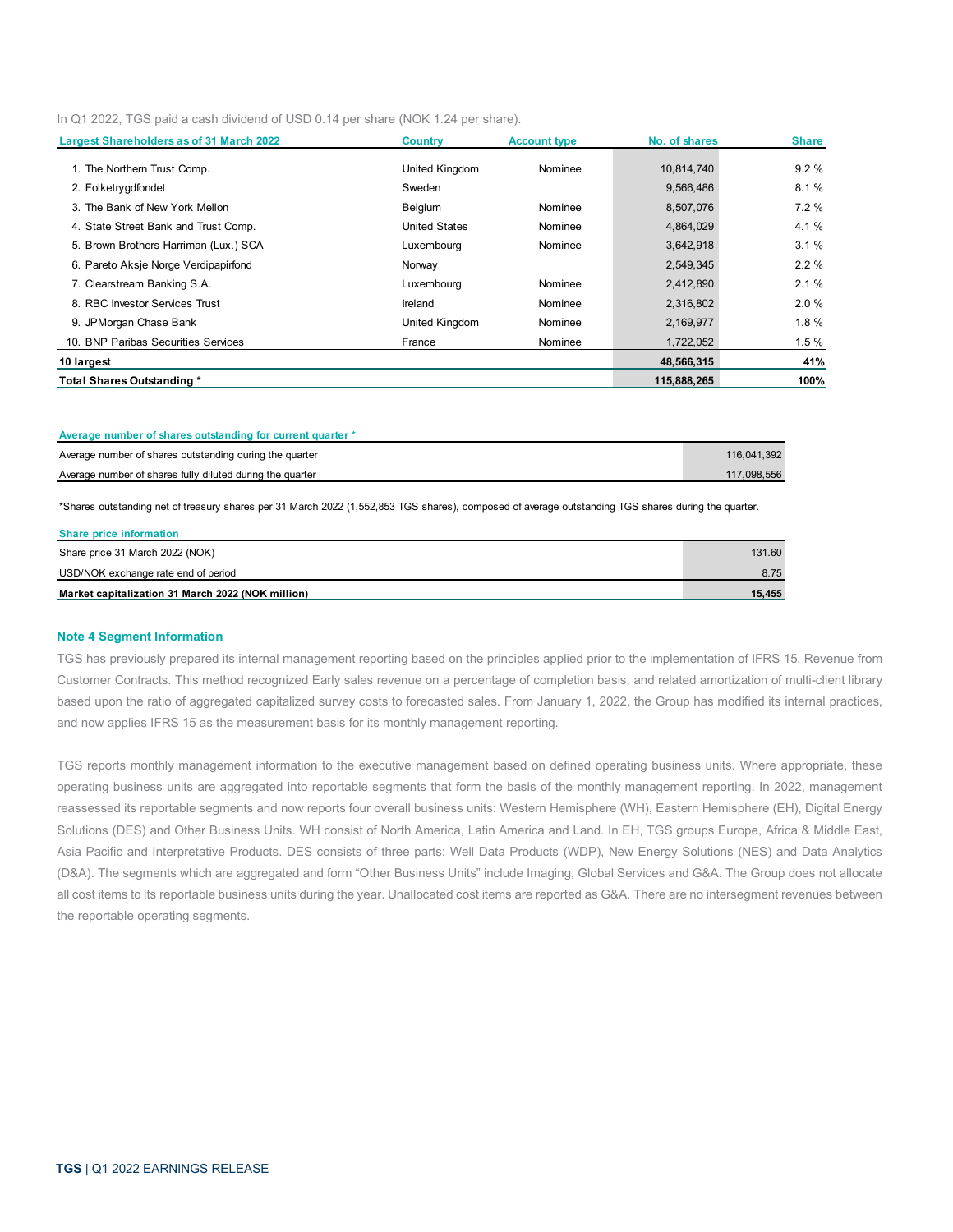|                             | Western           | <b>Eastern</b>    | <b>Digital Energy</b> | <b>Other</b>             |              |
|-----------------------------|-------------------|-------------------|-----------------------|--------------------------|--------------|
| (All amounts in USD 1,000s) | <b>Hemisphere</b> | <b>Hemisphere</b> | <b>Solutions</b>      | business units           | <b>Total</b> |
|                             |                   |                   |                       |                          |              |
| Q1 2022                     |                   |                   |                       |                          |              |
| Operating revenues          | 93,008            | 30,578            | 7,394                 | 1,195                    | 132,176      |
| Straight-line amortization  | $-21,963$         | $-10,316$         | $-4,077$              |                          | $-36,356$    |
| Accelerated amortization    | $-21,304$         | $-4,557$          | $\blacksquare$        | $\overline{\phantom{a}}$ | $-25,861$    |
| Other operating cost        | $-5,761$          | $-2,717$          | $-5,401$              | $-22,538$                | $-36,416$    |
| Operating profit            | 43,980            | 12,988            | $-2,084$              | $-21,342$                | 33,543       |
|                             |                   |                   |                       |                          |              |
| Q1 20211                    |                   |                   |                       |                          |              |
| Operating revenues          | 100,361           | 35,701            | 5,201                 | 1,125                    | 142,388      |
| Straight-line amortization  | $-28,967$         | $-11,770$         | $-4,613$              | $\overline{\phantom{0}}$ | $-45,350$    |
| Accelerated amortization    | -43,958           | -48               | $\blacksquare$        |                          | $-44,006$    |
| Other operating cost        | $-2,240$          | $-2,822$          | $-5,421$              | $-17,534$                | $-28,017$    |
| Operating profit            | 25,196            | 21,060            | $-4,833$              | $-16,409$                | 25,016       |

## **Note 5 Multi-client library**

| (Numbers in USD millions)                   | Q1 2022 | Q1 2021 <sup>1</sup> |
|---------------------------------------------|---------|----------------------|
| Opening balance net book value <sup>1</sup> | 704.9   | 965.6                |
| Operational investments                     | 44.9    | 38.6                 |
| Amortization and impairment                 | $-62.2$ | $-89.4$              |
| Closing net book value                      | 687.6   | 914.8                |
|                                             |         |                      |
| Net MC revenues                             | 128.1   | 138.4                |
| Change in MC revenue                        | $-7%$   | 199%                 |
| Change in Operational MC investment         | 16%     | -75%                 |
| Amort. in % of net MC revs.                 | 49%     | 65%                  |
| Change in net book value                    | $-25%$  | $-22%$               |

## **Note 6 Evaluation of estimates and assumptions**

#### Multi-client library and goodwill

TGS reviews the carrying value of its multi-client libraries and goodwill when there are events and changes in circumstances that indicate that the carrying value of these assets may not be recoverable. Even though there remains an uncertainty concerning the current market situation, TGS has not identified any new impairment triggers warranting an updated impairment test following the detailed process performed in Q4 2021; refer to note 9 to the condensed consolidated financial statements included in the 2021 Annual Report for further details regarding testing performed and principles applied. Goodwill is tested annually for impairment, as per IAS 36.

Key inputs and assumptions in the impairment model have been revisited as part of the process of evaluating whether any impairment triggers have been identified.

The underlying estimates that form the basis for the sales forecast depend on a number of variables, such as the number of oil and gas exploration and production (E&P) companies operating in the area with potential interest in the data, overall E&P spending, expectations regarding hydrocarbons in the

 $1)$  Q1 2021 figures are restated. Refer to note 2 and note 9 of the condensed consolidated financial statements for more details.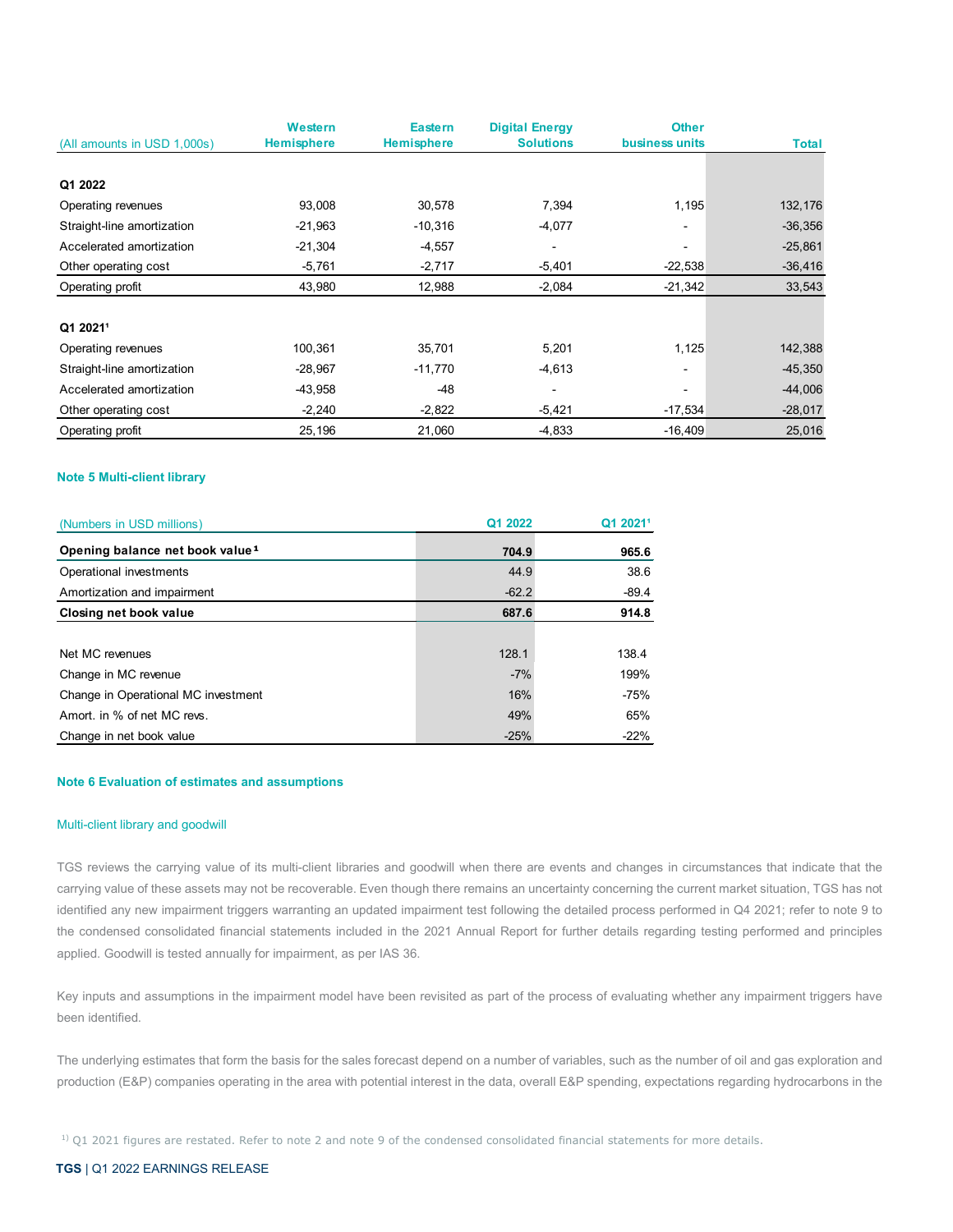area, oil price, whether licenses will be awarded in the future, expected farm-ins to licenses, relinquishments, etc. The above-mentioned variables are subject to underlying uncertainties.

Management has evaluated the carrying amount of the net assets of the Group in respect of the market capitalization, changes in interest rates and assumptions applied in the WACC, as well as the developments and expected developments in the Brent Oil Price. The developments through Q1 2022 did not reveal any new factors considered to trigger an impairment analysis. Following internal reporting from TGS business units, evidence available does not indicate that the economic performance of multi-client libraries or the related sales forecasts are worse, or significantly changed, from the assumptions utilized in the impairment tests during the preceding quarter.

## **Note 7 Related parties**

No material transactions with related parties took place during the quarter.

## **Note 8 Contingent liabilities**

#### Tax exposure

TGS operates in a range of tax jurisdictions with complex considerations and legislation concerning both indirect and direct taxation, including Brazil and Argentina. Thus, uncertainties exist related to reported tax liabilities and exposures. Recognized taxes (both direct and indirect) are based on all known and available information and represents our best estimate as of the date of reporting.

The jurisdictions in which TGS operates are also subject to changing tax regulations which may impact assessments, for instance concerning the recoverability of credits. Furthermore, tax authorities may challenge the calculation of both taxes and credits from prior periods. Such processes and proceedings may result in changes to previously reported and calculated tax positions, which in turn may lead to TGS having to recognize operating or financial expenses in the period of change.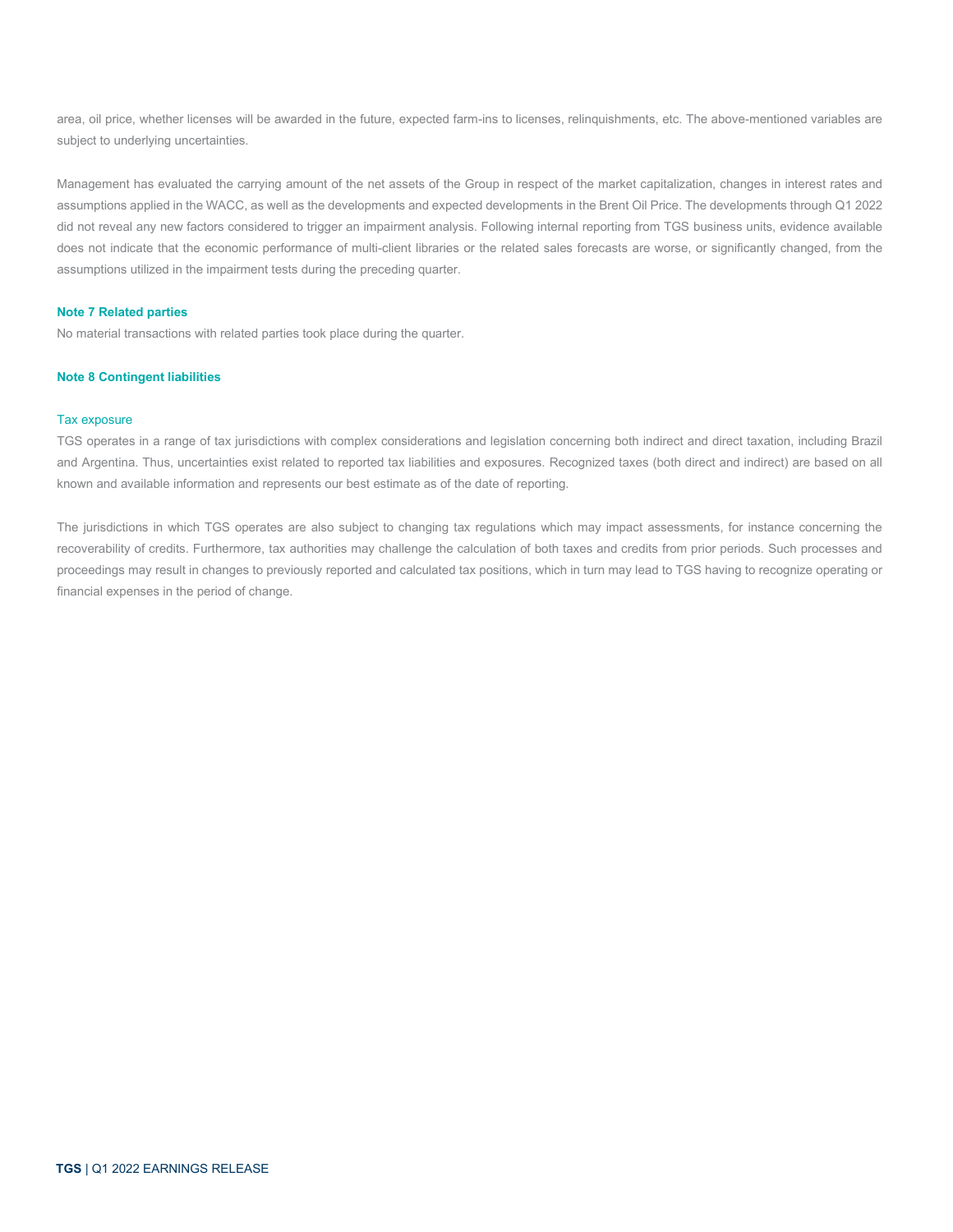## **Note 9 Restatements**

In this condensed consolidated financial statement, Q1 2021 figures have been restated. The changes are included in Note 28 in TGS' Annual Report for 2021, which is available at www.tgs.com. The restatements that affected Q1 2021 are visible in the table below.

|                                                        | Q1 2021                    |                     | Q1 2021                   |
|--------------------------------------------------------|----------------------------|---------------------|---------------------------|
| (All amounts in USD 1,000s)                            | <b>Before restatements</b> | <b>Restatements</b> | <b>After restatements</b> |
| Revenue                                                | 185,741                    | $-43,352$           | 142,388                   |
| Straight-line amortization of the multi-client library | 45,116                     | 234                 | 45,350                    |
| Financial expenses                                     | $-925$                     | $-15$               | $-940$                    |
| Net exchange gains/(losses)                            | $-3,178$                   | 1,879               | $-1,299$                  |
| Taxes                                                  | 21,943                     | $-12,182$           | 9,761                     |
| <b>Net Income</b>                                      | 42,568                     | $-29,539$           | 13,029                    |
|                                                        |                            |                     |                           |
| <b>EPS USD</b>                                         | 0.36                       | $-0.25$             | 0.11                      |
| EPS USD, fully diluted                                 | 0.36                       | $-0.25$             | 0.11                      |

|                                                              | 31-Mar-21                  |                     | 31-Mar-21                 |
|--------------------------------------------------------------|----------------------------|---------------------|---------------------------|
| (All amounts in USD 1,000s)                                  | <b>Before restatements</b> | <b>Restatements</b> | <b>After restatements</b> |
| Intangible assets: Multi-client library                      | 893,707                    | 21,048              | 914,755                   |
| <b>Total non-current assets</b>                              | 1,362,845                  | 21,048              | 1,383,893                 |
|                                                              |                            |                     |                           |
| Other receivables                                            | 102,179                    | $-13,851$           | 88,328                    |
| <b>Total current assets</b>                                  | 515,858                    | $-13,851$           | 502,007                   |
|                                                              |                            |                     |                           |
| Other equity                                                 | 824,949                    | $-26,722$           | 798,226                   |
| Equity                                                       | 1,291,143                  | $-26,722$           | 1,264,421                 |
|                                                              |                            |                     |                           |
| Accounts payable and debt to partners                        | 93,188                     | $-48,505$           | 44,683                    |
| Taxes payable, withheld payroll tax, social security and VAT | 10,175                     | 25,865              | 36,040                    |
| Other current liabilities                                    | 30,580                     | 56,560              | 87,140                    |
| <b>Total current liabilities</b>                             | 511,747                    | 33,919              | 545,666                   |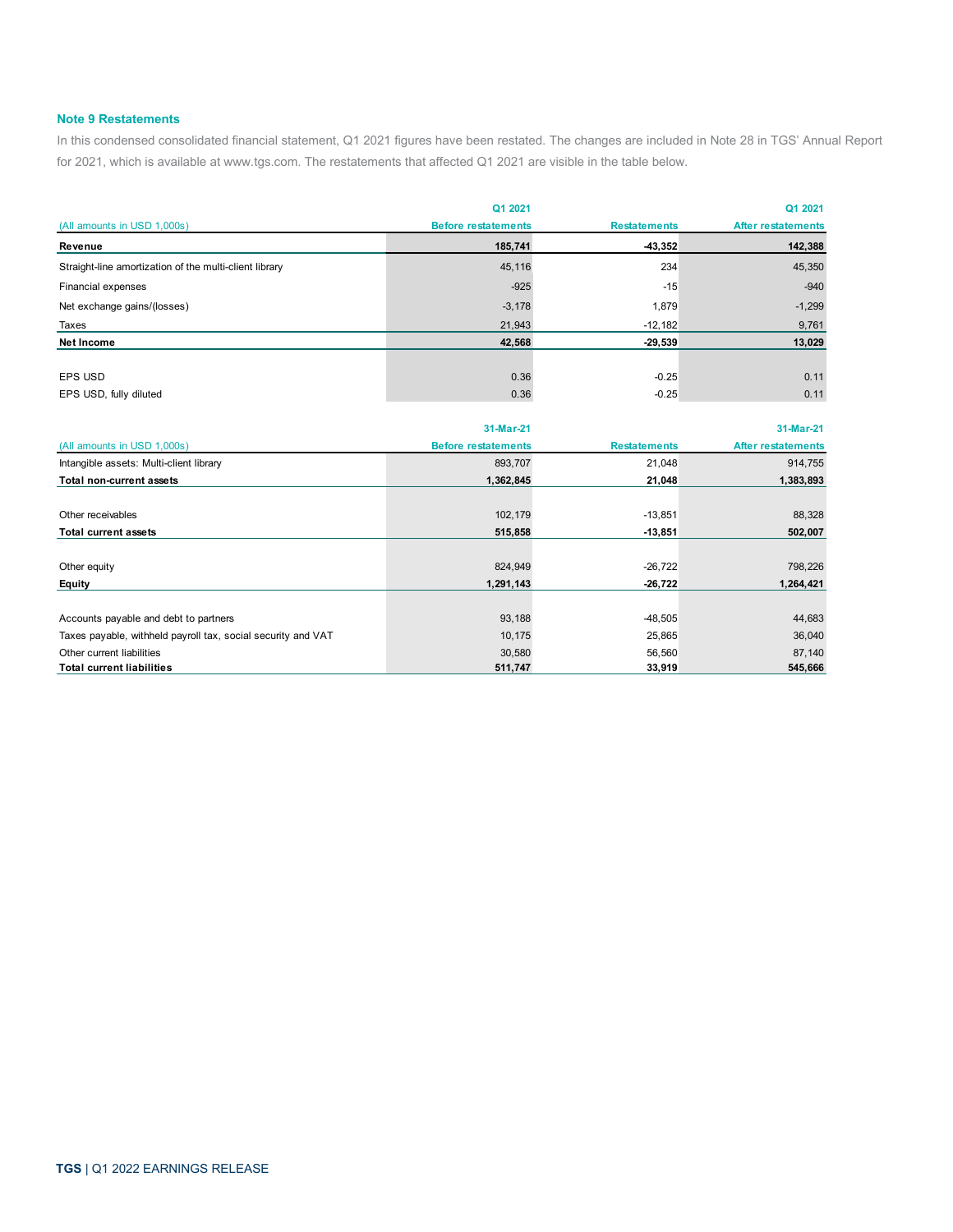# **DEFINITIONS – ALTERNATIVE PERFORMANCE MEASURES**

TGS' financial information is prepared in accordance with IFRS. In addition, TGS provides alternative performance measures to enhance the understanding of TGS' performance. The alternative performance measures presented by TGS may be determined or calculated differently by other companies.

#### **Early Sales**

Early sales are defined as multi-client revenues committed prior to completion and delivery of a survey. Revenue is recognized at the point in time when the licenses are transferred to the customers, which would typically be upon completion of processing of the surveys and granting of access to the finished surveys or delivery of the finished data, independent of services delivered to clients during the project phase.

#### **Late Sales**

Late sales are defined as multi-client revenues from sales of completed data. Revenue is recognized at a point in time, generally upon delivery of the final processed data to the customers.

## **Proprietary Sales**

Proprietary sales are defined as revenues related to services that TGS performs on behalf of customers. Revenues are recognized over time, normally on a percentage of completion basis.

### **Percentage-of-completion (PoC) Revenues**

PoC Revenues are measured by applying the percentage-of-completion method to Early sales, added to Late sales and Proprietary sales. This is based on the principles applied prior to the implementation of IFRS 15, Revenue from Customer Contracts, on 1 January 2018.

|                                                | Western           | <b>Eastern</b>    | <b>Digital Energy</b> | <b>Other Business</b>    |            |
|------------------------------------------------|-------------------|-------------------|-----------------------|--------------------------|------------|
| (All amounts in USD 1,000s)                    | <b>Hemisphere</b> | <b>Hemisphere</b> | <b>Solutions</b>      | <b>Units</b>             | Total      |
|                                                |                   |                   |                       |                          |            |
| Q1 2022                                        |                   |                   |                       |                          |            |
| Operating revenues                             | 93,008            | 30,578            | 7,394                 | 1,195                    | 132,176    |
| PoC Revenue Early Sales                        | 15,221            | 18,623            | 6,024                 | -                        | 39,867     |
| Performance obligations met during the quarter | -47,433           | $-4,220$          | $-6,024$              | $\overline{\phantom{a}}$ | $-57,677$  |
| <b>PoC Revenue</b>                             | 60,796            | 44,981            | 7,394                 | 1,195                    | 114,367    |
|                                                |                   |                   |                       |                          |            |
| Q1 2021 <sup>1</sup>                           |                   |                   |                       |                          |            |
| Operating revenues                             | 100,361           | 35,701            | 5,201                 | 1,125                    | 142,388    |
| PoC Revenue Early Sales                        | 40,084            | 3,312             | 4,817                 | 757                      | 48,970     |
| Performance obligations met during the quarter | $-80,917$         | $-30,788$         | $-4,817$              | $\overline{\phantom{a}}$ | $-116,522$ |
| <b>PoC Revenue</b>                             | 59,528            | 8,226             | 5,201                 | 1,882                    | 74,836     |

#### **EBIT (Operating Profit)**

Earnings before interest and tax is an important measure for TGS as it provides an indication of the profitability of the operating activities.

The EBIT margin presented is defined as EBIT (Operating Profit) divided by revenues.

#### **EBITDA**

EBITDA means earnings before interest, taxes, depreciation, and amortization. TGS uses EBITDA because it is useful when evaluating operating profitability as it excludes amortization, depreciation and impairments related to investments that occurred in the past. Also, the measure is useful when comparing the Group's performance to other companies.

 $1)$  Q1 2021 figures have been restated. Refer to note 2 and note 9 of the condensed consolidated financial statements for more details.